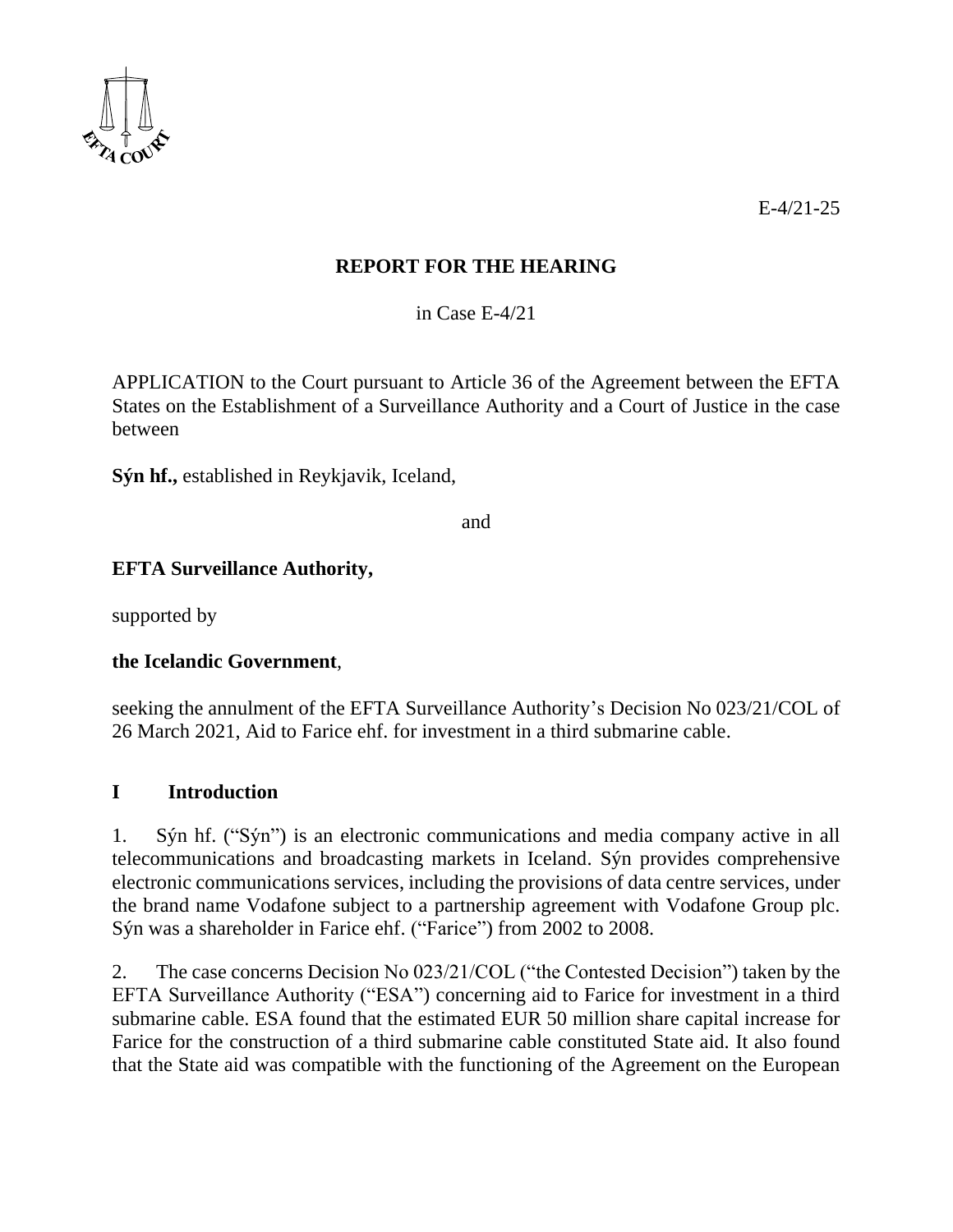Economic Area ("EEA Agreement" or "EEA"), pursuant to Article 61(3)(c) of the EEA Agreement.

3. In its application, Sýn seeks the annulment of the Contested Decision. The application is based on two pleas. First, that ESA has failed to open the formal investigation procedure pursuant to Article 1(2) of Part I of Protocol 3 to the Agreement between the EFTA States on the establishment of a Surveillance Authority and a Court of Justice ("SCA") given that there were reasons that should have raised doubts with regard to the compatibility of the measure with the EEA Agreement. Second, that ESA failed to fulfil its obligations under Article 16 SCA to adequately state reasons.

## **II Legal background**

*EEA law*

4. Article 6 EEA reads:

*Without prejudice to future developments of case law, the provisions of this Agreement, in so far as they are identical in substance to corresponding rules of the Treaty establishing the European Economic Community and the Treaty establishing the European Coal and Steel Community and to acts adopted in application of these two Treaties, shall, in their implementation and application, be interpreted in conformity with the relevant rulings of the Court of Justice of the European Communities given prior to the date of signature of this Agreement.*

5. Article 61(1) EEA reads:

*Save as otherwise provided in this Agreement, any aid granted by EC Member States, EFTA States or through State resources in any form whatsoever which distorts or threatens to distort competition by favouring certain undertakings or the production of certain goods shall, in so far as it affects trade between Contracting Parties, be incompatible with the functioning of this Agreement.*

6. Article  $61(3)(c)$  EEA reads:

*The following may be considered to be compatible with the functioning of this Agreement:*

*(c) aid to facilitate the development of certain economic activities or of certain economic areas, where such aid does not adversely affect trading conditions to an extent contrary to the common interest;*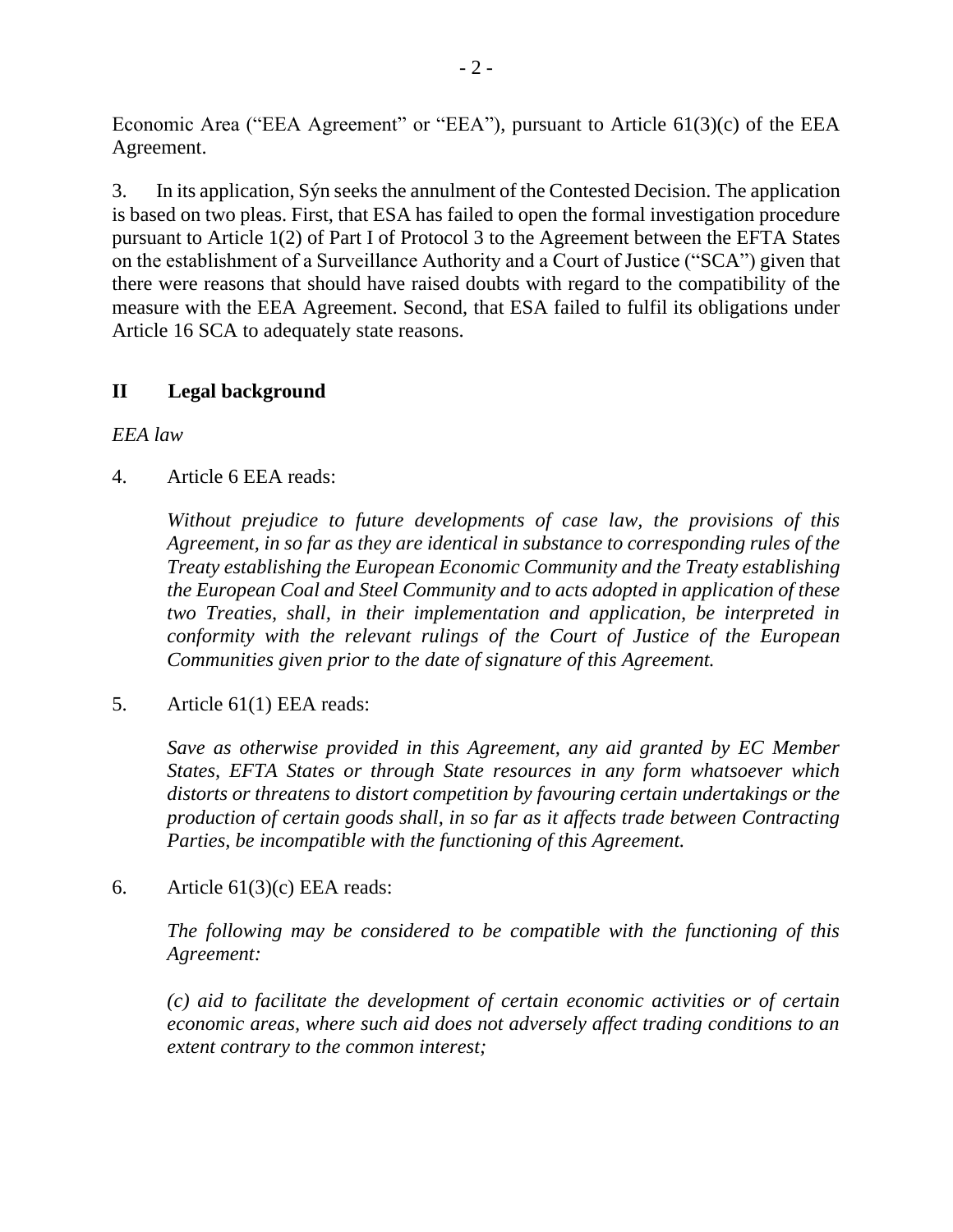7. Article 3(2) SCA reads:

*In the interpretation and application of the EEA Agreement and this Agreement, the EFTA Surveillance Authority and the EFTA Court shall pay due account to the principles laid down by the relevant rulings by the Court of Justice of the European Communities given after the date of signature of the EEA Agreement and which concern the interpretation of that Agreement or of such rules of the Treaty establishing the European Economic Community and the Treaty establishing the European Coal and Steel Community in so far as they are identical in substance to the provisions of the EEA Agreement or to the provisions of Protocols 1 to 4 and the provisions of the acts corresponding to those listed in Annexes I and II to the present Agreement.*

8. Article 16 SCA reads:

*Decision of the EFTA Surveillance Authority shall state the reasons on which they are based.*

9. The second paragraph of Article 36 SCA reads:

*Any natural or legal person may, under the same conditions, institute proceedings before the EFTA Court against a decision of the EFTA Surveillance Authority addressed to that person or against a decision addressed to another person, if it is of direct and individual concern to the former.*

- 10. Article 1 of Part I of Protocol 3 to the SCA reads, in extract:
	- *1. The EFTA Surveillance Authority shall, in cooperation with the EFTA States, keep under constant review all systems of aid existing in those States. It shall propose to the latter any appropriate measures required by the progressive development or by the functioning of the EEA Agreement.*
	- *2. If, after giving notice to the parties concerned to submit their comments, the EFTA Surveillance Authority finds that aid granted by an EFTA State or through EFTA State resources is not compatible with the functioning of the EEA Agreement having regard to Article 61 of the EEA Agreement, or that such aid is being misused, it shall decide that the EFTA State concerned shall abolish or alter such aid within a period of time to be determined by the Authority.*

*…*

*3. The EFTA Surveillance Authority shall be informed, in sufficient time to enable it to submit any comments, of any plans to grant or alter aid. If it considers that any such plan is not compatible with the functioning of the EEA Agreement having regard to*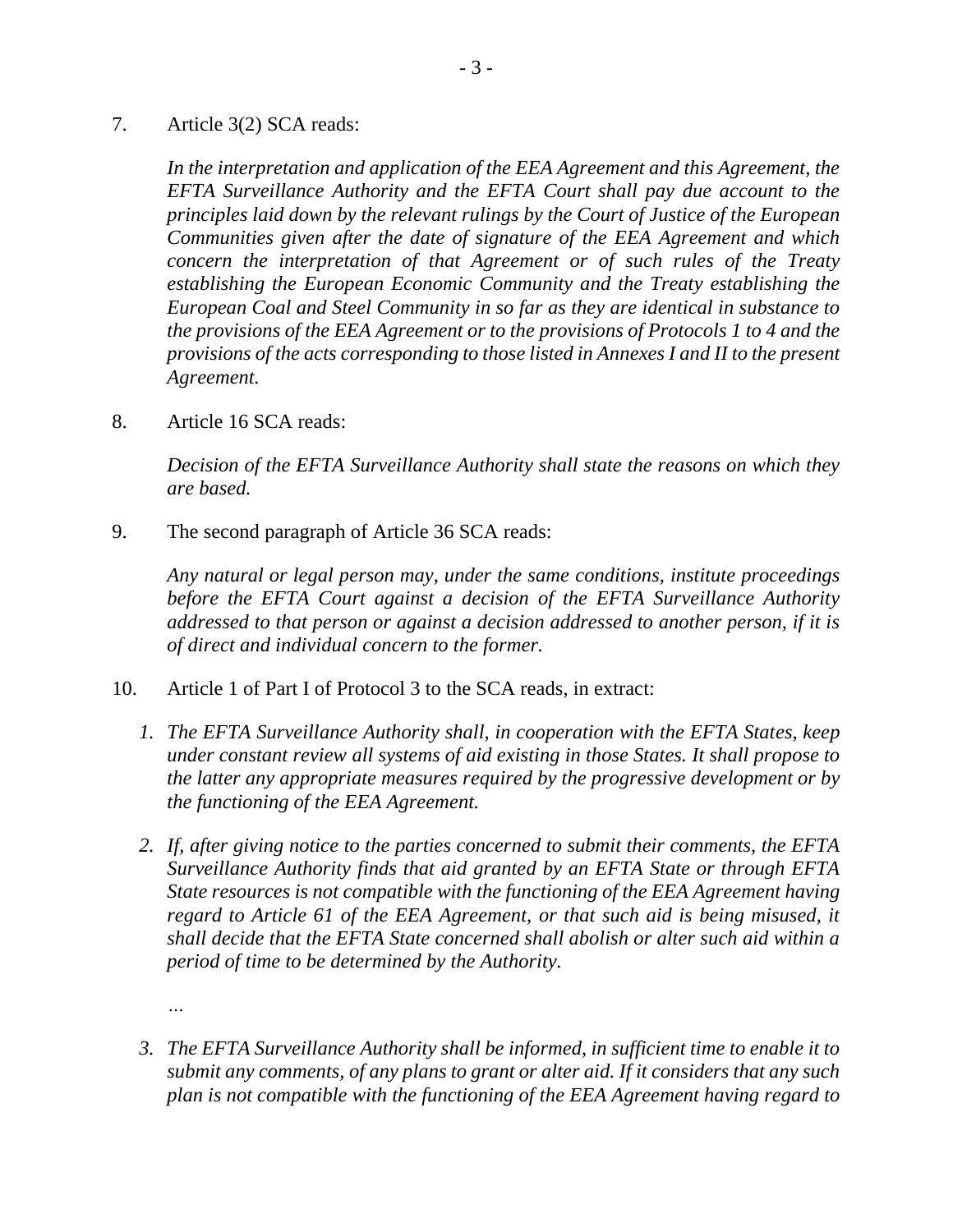*Article 61 of the EEA Agreement, it shall without delay initiate the procedure provided for in paragraph 2. The State concerned shall not put its proposed measures into effect until this procedure has resulted in a final decision.*

11. Article 1 of Part II of Protocol 3 to the SCA reads, in extract:

*For the purpose of this Chapter:*

*…* 

*(h) "interested party" shall mean any State being a Contracting Party to the EEA Agreement and any person, undertaking or association of undertakings whose interests might be affected by the granting of aid, in particular the beneficiary of the aid, competing undertakings and trade associations.*

12. Article 4 of Part II of Protocol 3 to the SCA reads, in extract:

*…*

*2. Where the EFTA Surveillance, after a preliminary examination, finds that the notified measure does not constitute aid, it shall record that finding by way of a decision.*

*3. Where the EFTA Surveillance Authority, after a preliminary examination, finds that no doubts are raised as to the compatibility with the functioning of the EEA Agreement of a notified measure, in so far as it falls within the scope of Article 61(1) of the EEA Agreement, it shall decide that the measure is compatible with the functioning of the EEA Agreement (hereinafter referred to as a 'decision not to raise objections'). The decision shall specify which exception under the EEA Agreement has been applied.*

*4. Where the EFTA Surveillance Authority, after a preliminary examination, finds that doubts are raised as to the compatibility with the functioning of the EEA Agreement of a notified measure, it shall decide to initiate proceedings pursuant to Article 1(2) in Part I (hereinafter referred to as a 'decision to initiate the formal investigation procedure').* 

*…*

### 13. Article 6(1) of Part II of Protocol 3 to the SCA reads:

*The decision to initiate the formal investigation procedure shall summarise the relevant issues of fact and law, shall include a preliminary assessment of the EFTA Surveillance Authority as to the aid character of the proposed measure and shall set*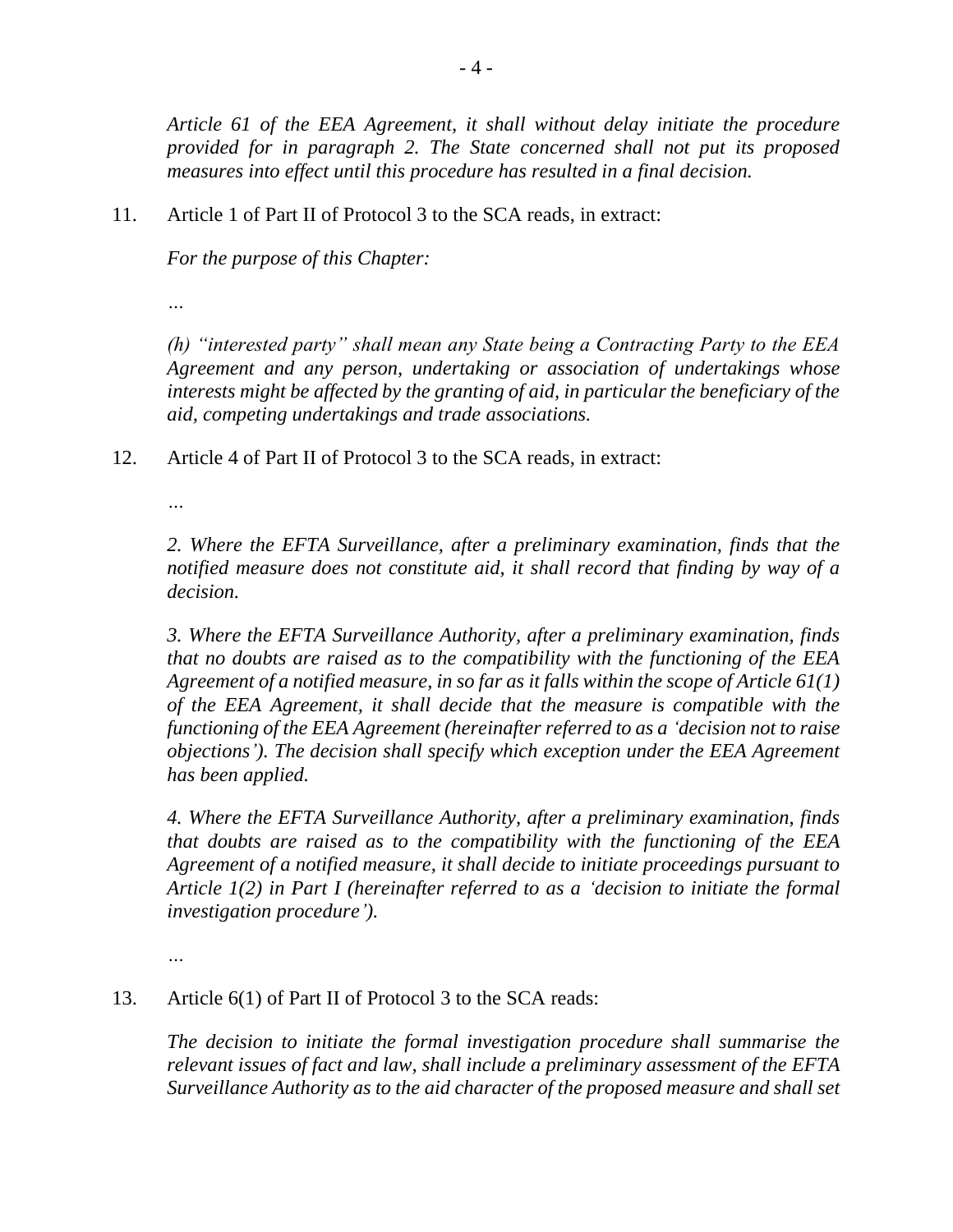*out the doubts as to its compatibility with the functioning of the EEA Agreement. The decision shall call upon the EFTA State concerned and upon other interested parties to submit comments within a prescribed period which shall normally not exceed one month. In duly justified cases, the EFTA Surveillance Authority may extend the prescribed period.*

### *National law*

14. The Icelandic Parliament adopted on 3 June 2019 a parliamentary resolution approving the Icelandic Government's policy in accordance with the Minister for Transport and Local Government's proposal for a resolution on the Electronic communications policy 2019 – 2023. Article 3, Numeral 1 of Parliamentary Resolution No 31/149 reads:

*Analysis of ways to increase security and efficiency in data transfers to and from the country shall be carried out.*

15. Article 5.15 of the State Budget for 2021 reads:

*To increase the share capital of Farice ehf. with the aim to finance a new submarine cable.*

## **III Facts**

### *Background*

16. Farice is a private limited liability company established in Iceland. It was founded in 2002 by Icelandic and Faroese parties. According to its articles of association, the purpose of Farice is the wholesale of international data transfer between countries through a fibre optic cable, the operations of fibre optic cable systems and the sale of services in relation to such activities. The Icelandic State acquired Farice in full in March 2019 following the classification of international submarine cables as infrastructure owned by the Icelandic Government. Farice is today fully owned by the Icelandic State and all longterm borrowing comes from the Treasury.

17. Farice operates two submarine cables running from Iceland to Europe: FARICE-1 and DANICE. FARICE-1 connects the east coast of Iceland with Scotland with a branch unit into the Faroe Islands. DANICE connects the south coast of Iceland with Denmark. The only other submarine cable connecting to Iceland is the Greenland connect cable which runs from Iceland to Canada.

18. From 2010 to 2012, the Icelandic authorities engaged in a series of measures for the restructuring of Farice due to its financial difficulties. The authorities designated the services of Farice as 'services of a general economic interest' ("SGEI") and entered into a public service contract with Farice providing funding for its operations. In the same period,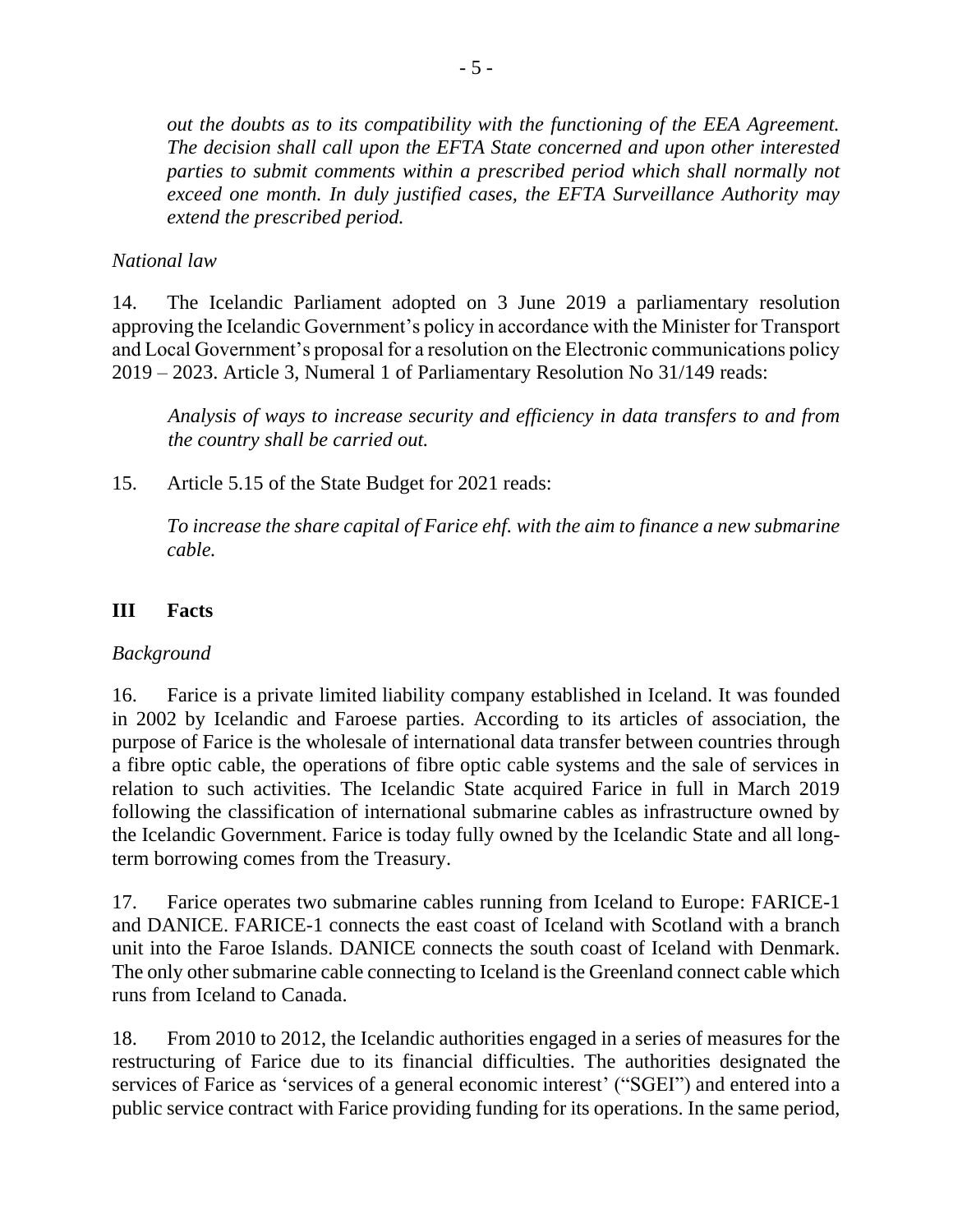the Icelandic authorities submitted various State aid notifications to ESA. These were later withdrawn as the Icelandic authorities concluded that the Commission's SGEI Decision applied to these measures.<sup>1</sup> On 19 July 2013, ESA issued a comfort letter to the Icelandic authorities noting that Article 3 of the SGEI Decision exempted the Icelandic authorities from the prior notification obligation in Article 1(3) of Part I of Protocol 3 SCA.

19. The first public service contract between Farice and the Telecommunications Fund (*Fjarskiptasjóður*) ("the Fund"), representing the Icelandic authorities, was entered into on 12 April 2012. It follows from the contract that it is to be considered in compliance with the SGEI Decision.

20. According to Sýn, the introduction of the DANICE cable and the ensuing financial difficulties of Farice had a significant impact on Farice's pricing policy, which in turn, had a significant impact on Sýn as one of Farice's larger customers. Sýn submitted a complaint to the Icelandic Competition Authority maintaining that the conduct of Farice amounted to an abuse of a dominant position, inter alia, by reason of discrimination between customers and a lack of transparency. In 2016, the Icelandic Competition Authority published a decision where it concluded that the matter should not be investigated or pursued further.

21. In the period between October 2017 and 2020, the Icelandic Ministry of Transport and Local Government and the Ministry of Finance and Economic Affairs received several proposals from Sýn regarding the introduction of a third submarine cable. The proposals included both an independent project and a collaboration with the Norwegian undertaking Celtic Norse AS. These proposals did not entail financing in full by the private investors but required cooperation with the Icelandic State and/or Farice.

22. In November 2018, the Minister for Transport and Local Government submitted a proposal to the Parliament for a resolution on the Electronic communications policy 2019 to 2033. According to the proposal, the introduction of a third submarine cable connecting Iceland and Europe was envisaged by the Icelandic authorities. On 3 June 2019, the Icelandic Parliament adopted a parliamentary resolution approving the Government's telecommunications policy in accordance with the proposal. The objectives of this policy are inter alia to promote accessible and effective communications and to guarantee the security of telecommunication infrastructures. To achieve those objectives, the policy emphasised that three active submarine cables shall connect Iceland with Europe from different landing sites. As a geographically remote country, effective international connections are a prerequisite for the development of Iceland as a modern technologybased society. A serious disruption in international connectivity would cause major damage to the Icelandic economy and society as a whole.

<sup>1</sup> Commission Decision 2012/21/EU of 20 December 2011 on the application of Article 106(2) of the Treaty on the Functioning of the European Union to State aid in the form of public service compensation granted to certain undertakings entrusted with the operation of services of general economic interest (OJ 2012 L 7, p. 3).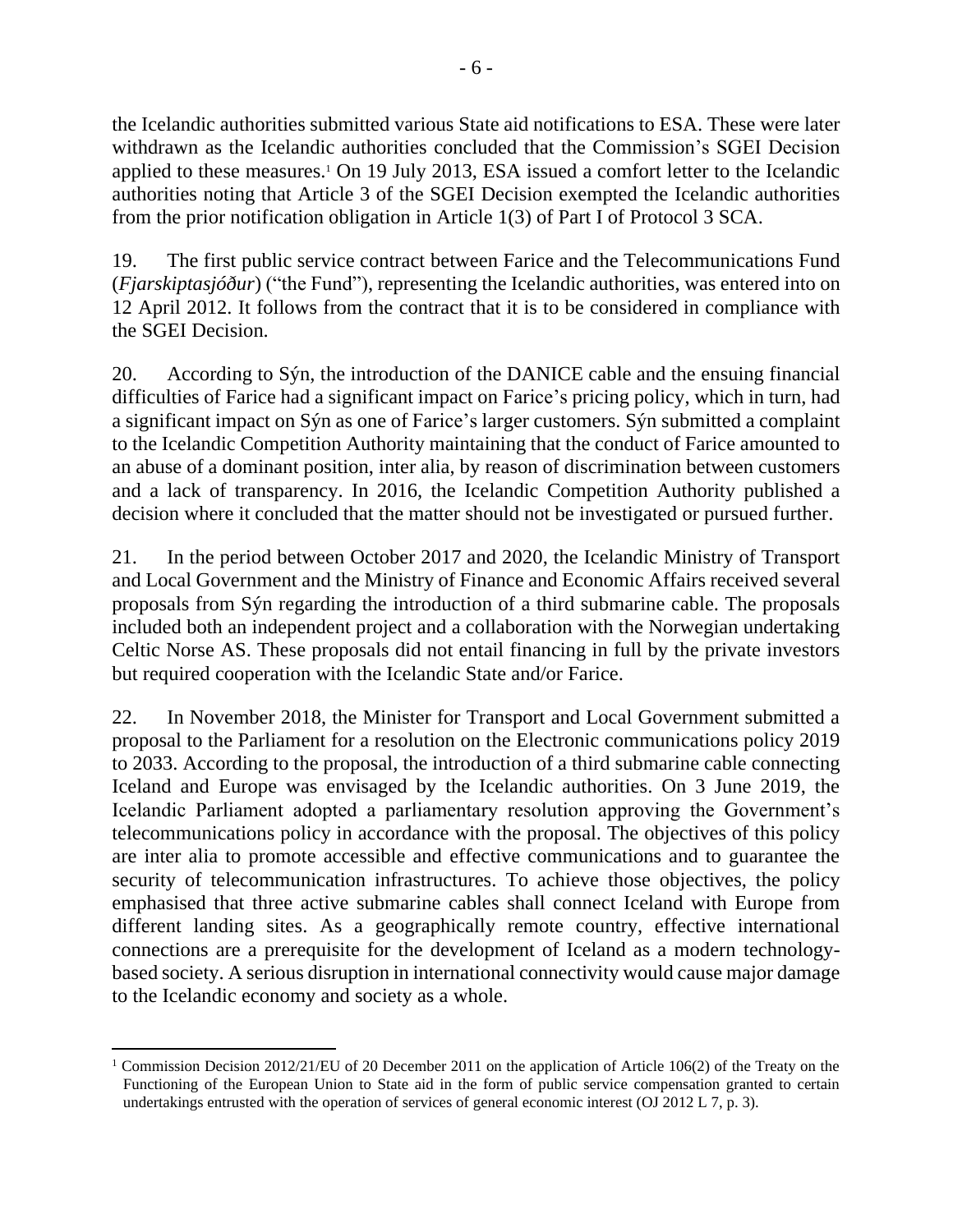23. In December 2018, Farice signed a new public service contract with the Fund regarding the Icelandic authorities' work on the telecommunications policy. Farice was engaged to start preparations for the possible construction of a new submarine cable between Iceland and Europe. Farice was only compensated for the costs of the preparation work that it undertook on behalf of the Fund, which also included compensation for seabed research to be carried out by Farice in 2019. The Icelandic State's participation in further investment or costs for a third cable was neither secured nor structured at that time.

24. According to information on the Fund's website, the last payments under the public service contract were effected in 2018. It is stated in the application that payments for seabed research in 2019 and 2020 were not qualified as public service compensation and therefore not subject to scrutiny under the SGEI parameters.

25. On 16 January 2019, Sýn submitted a formal request to the Fund for funding of seabed research in preparation for the introduction of the submarine cable project. By letter of 8 February 2019 the Fund refused to engage in any discussions with Sýn, referring to the public service contract concluded with Farice in December 2018 according to which Farice was entrusted with seabed research as an intermediary.

26. On 17 December 2019, Sýn and the board of the Fund had a meeting where Sýn presented its case for a third submarine cable between Iceland and Ireland. Sýn offered to build a submarine cable for remuneration and required a guarantee that Farice would change its operating model and implement a so-called "carrier's carrier" model as defined in the Contested Decision.

27. In March 2020, the Fund engaged an independent expert to evaluate the feasibility of Sýn's project compared to Farice's proposal for a third submarine cable (the IRIS cable project). The expert's report was delivered in April 2020. According to Sýn, the report concluded that the project proposed by Sýn was more cost effective. According to the Icelandic authorities, the expert was instructed not to make recommendations. However, the report included recommendations and relied on available, but unverified, data from Farice and Sýn.

28. The Ministry of Transport and Local Government shared the results of the report with Farice. In an accompanying letter, the Ministry stated that Farice would be responsible for the project and the envisaged owner and operator of the new submarine cable. The Ministry urged Farice to take account of the fact that Sýn's proposal had been considered more cost effective by the expert. The Ministry stated that it found Sýn's proposal to change the operational model of Farice unacceptable.

29. In May 2020, Sýn and Farice had a meeting to explore the details and validity of Sýn's proposal and to confirm pricing and quality from key suppliers. Sýn was not able to confirm the prices since the key suppliers had not been willing to confirm the prices. Since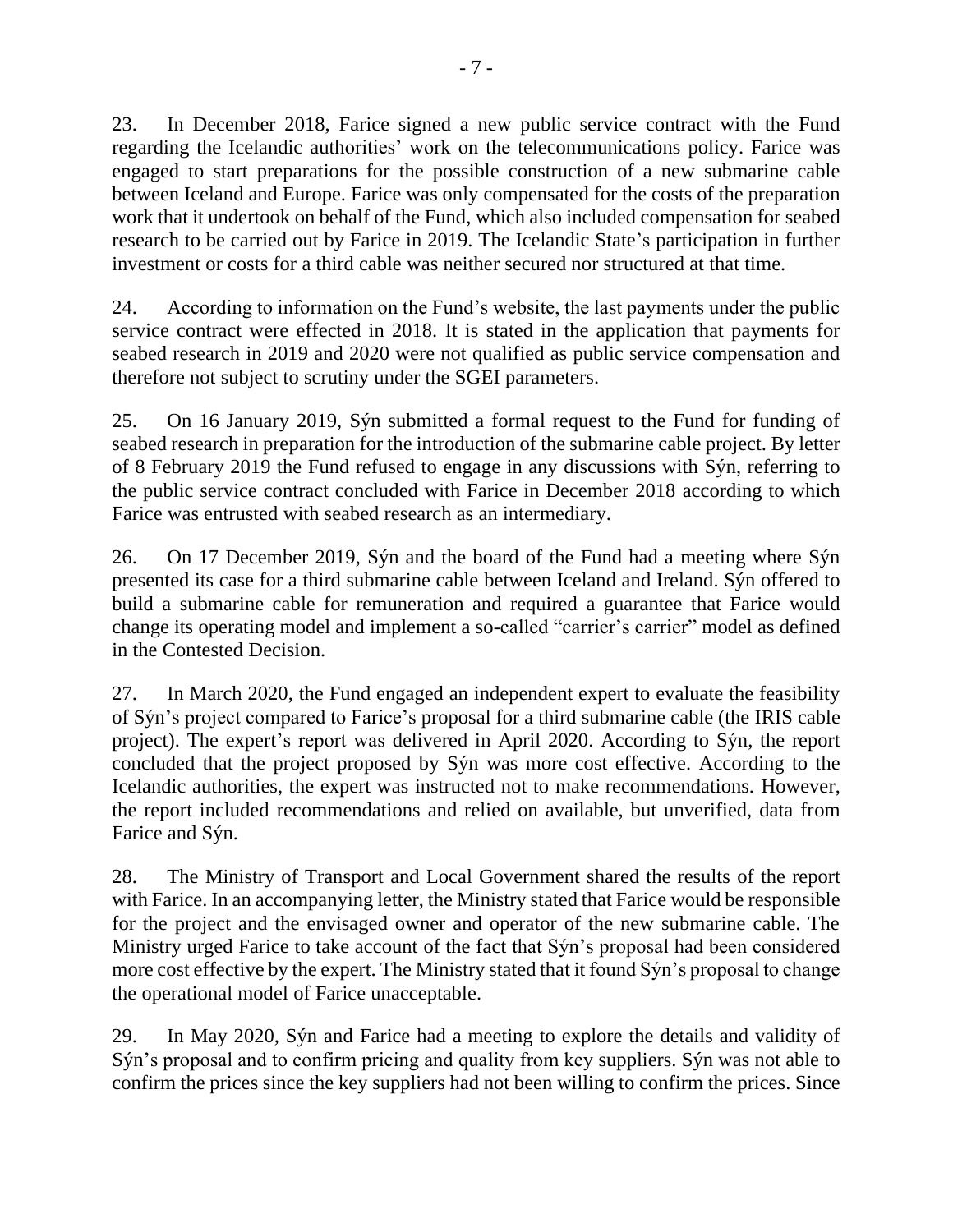the foundation for the discussions between Farice and Sýn was the project's cost effectiveness, which was based on the prices submitted, the discussions were terminated.

30. On 22 May 2020, Sýn contacted the Fund to obtain information on the status of the project and the expert's report. Further, Sýn informed the Fund that, due to the delays, the previous offers from suppliers had expired, and that Sýn needed further information on the intentions of the Fund before it requested renewals of these offers.

31. On 29 May 2020, the Fund sent the expert's report to Sýn, stating that it considered the information on the expiry of the offers to be unacceptable. It further stated that it therefore would not engage in any further discussions with Sýn. It was further stressed that the Fund was not responsible for the project, since its role was limited to the provision of funds. The Ministry of Finance and Economic Affairs controlled the shares in Farice and appointed its board of directors. The Fund presumed that Farice would be entrusted with the introduction and operations of any submarine cables owned by the State.

32. On 2 December 2020, Sýn requested information on documents related to Farice from the Fund and the Ministry of Finance and Economic Affairs. After numerous follow-up requests, the Fund responded to Sýn's request on 12 April 2021.

33. On 23 February 2021, Sýn lodged a complaint with ESA. Sýn submitted that payments to Farice from the Icelandic State since 2013 had erroneously been classified as a public service compensation as the conditions of the SGEI decisions had never been met. Sýn thus argued that the payments amounted to State aid, which neither had been notified to nor approved by ESA. It argued that the aid measures had significantly distorted competition in the market to the detriment of Sýn. It further submitted that there was an ongoing breach of State aid rules related to the introduction of a new submarine cable which warranted ESA's immediate attention. According to the defence, the complaint is still under consideration with ESA.

34. The Icelandic authorities considered that there was a need to construct a third submarine cable between Iceland and Europe (the IRIS cable project). The authorities selected Farice to own, operate and oversee the construction of that cable.

35. On 23 March 2021, the Icelandic authorities notified ESA of their intention to provide aid to Farice for investment in the third submarine cable.

## *The Contested Decision*

36. On 26 March 2021, ESA announced that it had adopted the Contested Decision. It found that the aid to Farice for investment in a third submarine cable constituted State aid within the meaning of Article 61(1) EEA. ESA further stated that it had no doubts that this aid was compatible with the functioning of the EEA Agreement pursuant to Article 61(3)(c) EEA. Therefore, ESA had no objections to the implementation of the measure.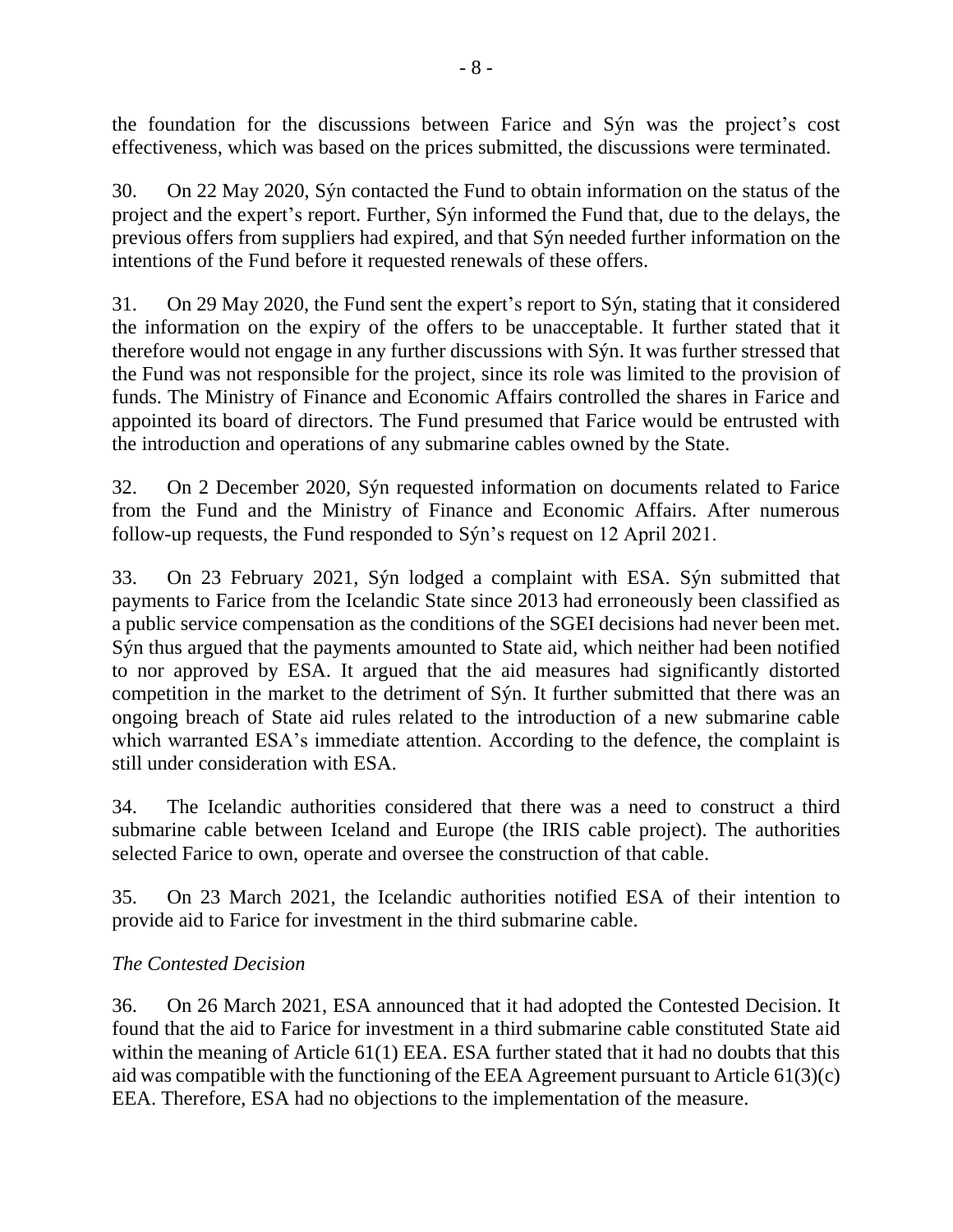37. ESA noted that the compatibility of the aid for the introduction of broadband networks was normally assessed under the Guidelines for the application of State aid rules in relation to the rapid deployment of broadband networks ("the Broadband Guidelines"). However, ESA stated in the Contested Decision that since the measure specifically targets the security issues raised by the lack of geographical diversity, it falls outside the scope of the Broadband Guidelines. Nevertheless, ESA stated that it would apply the principles of the Broadband Guidelines by analogy to the extent that they were relevant since the guidelines are the most detailed guidance available for assessing the compatibility with the EEA Agreement of State aid to broadband infrastructure projects.

38. In its assessment under Article 61(3)(c) EEA, ESA found, first, that the measure facilitated development in the market for international data transfer services specifically and the markets for electronic communications services in general.

39. ESA accepted the Icelandic authorities' view that the selection of Farice as owner and operator of the IRIS cable and the selection of a cable manufacturer and installer was exempt from the Icelandic Procurement Act. That act implements Directive 2014/24/EU on public procurement. The measure's conformity with other relevant EEA law was also ensured.

40. ESA further found that, while the contract for construction and laying down of the submarine cable had not been tendered out, Farice had engaged in a competitive selection procedure which had been conducted in line with the spirit and principles of Directive 2014/24/EU on public procurement.

41. When assessing the possible negative effects on intra-EEA trade, ESA found that, as a result of the geographical remoteness of Iceland, the natural data latency gap between communications on the European continent compared with communications from the continent to Iceland would remain. ESA therefore found it hard to see how the IRIS cable would have a material impact on the competitiveness of other EEA markets compared to Iceland. ESA thus found that the third cable, in and of itself, should not materially alter the dynamics of intra-EEA trade on the relevant market.

42. As regards the potential effect on data centres, ESA noted that the data centre market was not a single market of universal services since the digital needs of businesses were highly dependent on the applications hosted and operated in the data centres. For the largest users of data centres, closeness was key. Therefore, large users had located data centres close to international network hubs and within close proximity of densely populated areas.

43. ESA also noted that, while data centres might be more inclined to invest in projects in Iceland due to extended capacity and security of the international connection network following the construction of a third submarine cable, that was only one of multiple factors that would influence such a decision. Other factors, such as electricity prices, start-up costs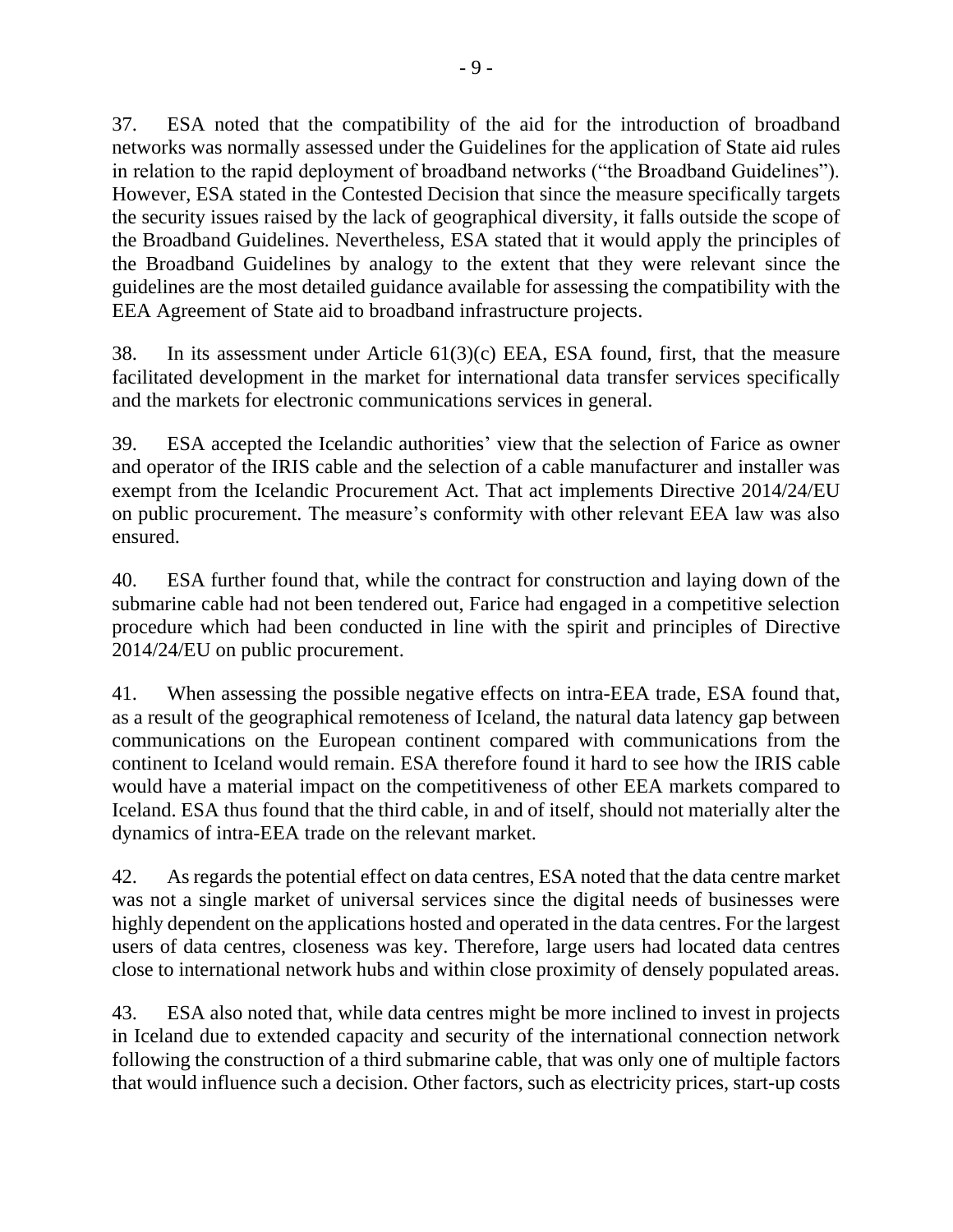and regulatory environment also influence such decisions. ESA found that those factors were not altered by the measure.

44. Further, ESA considered that data centres and telecommunications companies did not operate on the same services market which justified differentiation in prices between the two customer groups. The fact that these different customers might be treated differently did not raise competition concerns. Moreover, nothing in the design of the measure led to discrimination between customers.

45. Finally, ESA found that the Icelandic authorities had demonstrated that the socio-economic benefits of the measure outweighed any potential adverse effect on competition or trade between the EFTA States given the safeguards in place to minimise the latter.

## **IV Procedure and forms of order sought**

46. Sýn lodged the present action by application registered at the Court on 9 July 2021.

47. On 14 July 2021, ESA requested an extension of time to lodge the defence from 13 September 2021 to 13 October 2021. On 15 July 2021, the Registrar informed ESA that the President had granted an extension of the time limit for submitting a defence to 27 September 2021. ESA's statement of defence was registered at the Court on 24 September 2021.

48. Sýn'sreply was registered at the Court on 22 October 2021. The rejoinder from ESA was registered at the Court on 22 November 2021.

- 49. Sýn requests the Court to order that:
	- *1. Decision No. 023/21/COL concerning aid to Farice ehf. for investment in a third submarine cable is annulled.*
	- *2. ESA is ordered to pay the full legal costs.*
- 50. ESA requests the Court to:
	- *1. Dismiss the Application as inadmissible or, in the alternative, as unfounded.*
	- *2. Order the Applicant to bear the costs of the proceedings.*

51. On 7 October 2021, the Icelandic Government submitted an application for leave to intervene pursuant to the first paragraph of Article 36 of the Statute of the EFTA Court ("the Statute") and Articles 112 and 113 of the Rules of Procedure of the EFTA Court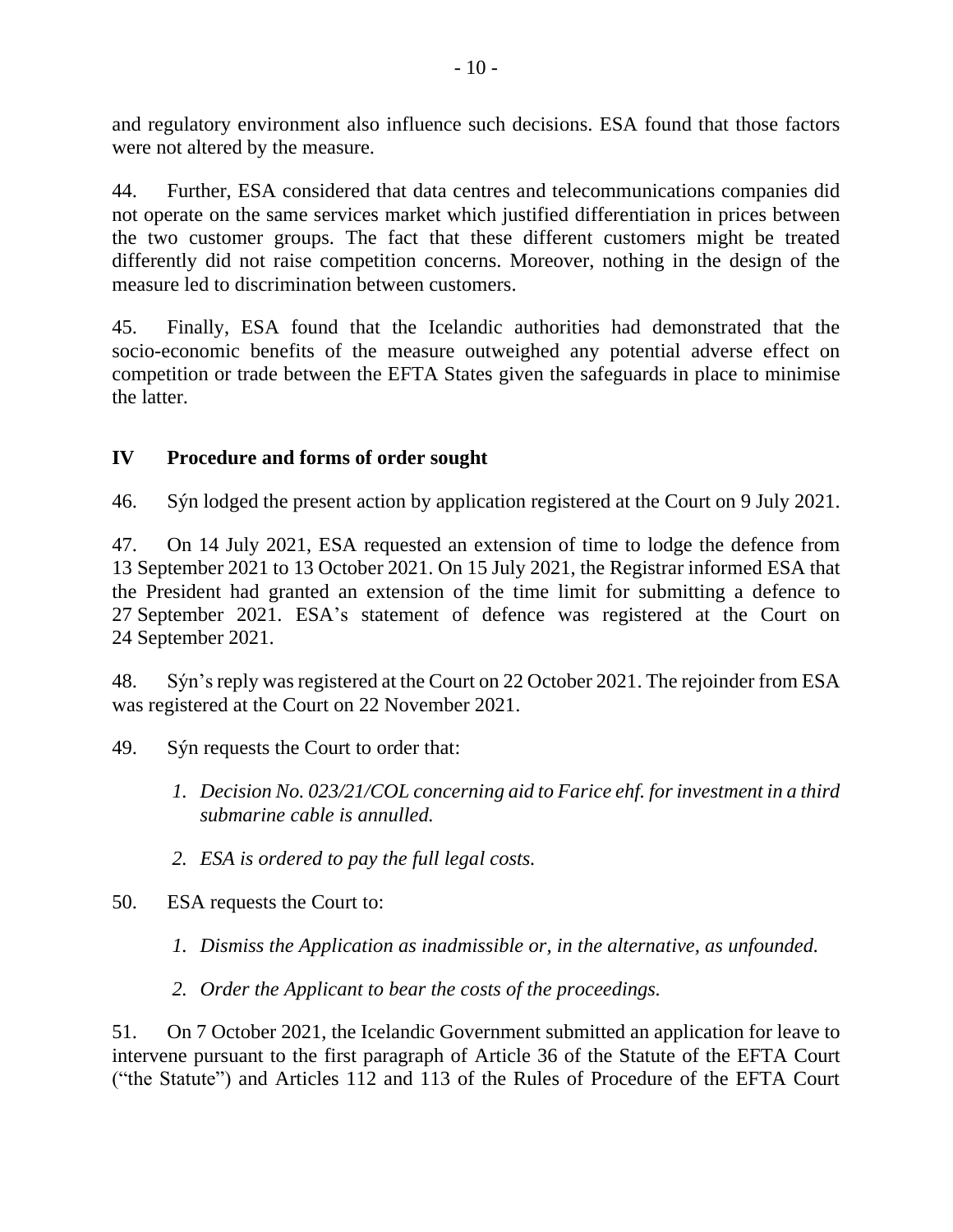("RoP"). The Icelandic Government supports the forms of order sought by ESA, and requests the Court to:

*1. Dismiss the application as inadmissible, or in the alternative, as unfounded.* 

*2. Order the applicant to bear the costs of the proceedings.*

52. On 12 October 2021, the application to intervene was served on the parties in accordance with Article 114(1) of the RoP. On the same date, ESA stated that it would not submit observations on the application to intervene. Sýn did not submit any comments on the application to intervene.

53. On 26 October 2021, the President granted the Icelandic Government leave to intervene in the case pursuant to Article 36 of the Statute.

54. On 26 November 2021, the Icelandic Government submitted its statement in intervention pursuant to Article 115 of the RoP.

55. On 13 December 2021, Sýn submitted its reply to the statement in intervention pursuant to Article 115(4) of the RoP. ESA did not submit any comments on the Icelandic Government's statement in intervention.

# **V Written procedure before the Court**

56. Pleadings have been received from:

- Sýn, represented by Dóra Sif Tynes, acting as Counsel;
- ESA, represented by Michael Sánchez Rydelski, Ewa Gromnicka, Ingibjörg-Ólöf Vilhjálmsdóttir and Melpo-Menie Joséphidès, acting as Agents;
- the intervener, the Icelandic Government, represented by Jóhanna Bryndís Bjarnadóttir, Haraldur Steinþórsson, Vera Sveinbjörnsdóttir, acting as Agents, and Jóhannes Karl Sveinsson, attorney as Counsel.

# **VI Summary of pleas in law and arguments submitted**

# *Admissibility*

57. Sýn submits that it has standing to challenge the Contested Decision under Article 36 SCA as that decision is of direct and individual concern to it.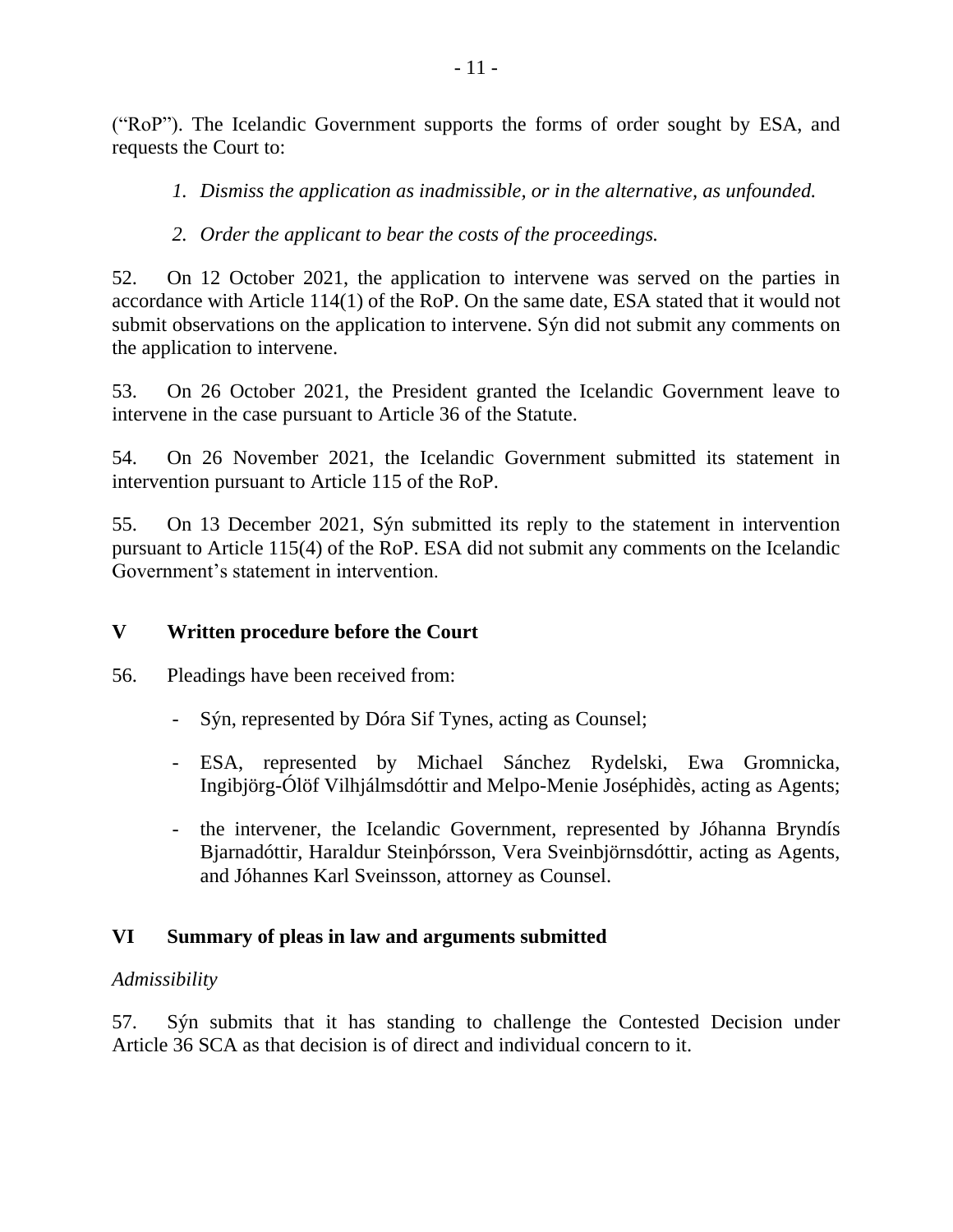58. Sýn first submits that it is an interested party or a party concerned under Article 1(2) of Part I of Protocol 3 SCA read in conjunction with Article 6(1) of Part II of Protocol 3 SCA. According to Sýn, since the Contested Decision entails that a decision was made not to initiate the formal investigation procedure, an application to the Court is the only recourse available to safeguard its procedural rights under the formal investigation procedure.<sup>2</sup> Second, Sýn submits that it is individually concerned by the Contested Decision in that its position in the market is substantially affected by the State aid in question. <sup>3</sup>

59. ESA submits that the application is inadmissible. ESA argues that Sýn fails to substantiate its allegation that Sýn is individually concerned by the Contested Decision inasmuch as its position in the market is substantially affected by the State aid. ESA further submits that in order for the application to be admissible, Sýn must demonstrate that its competitive position in the market is at least negatively affected by the granting of the alleged aid. 4

60. The Icelandic Government supports ESA's view. It contends that Sýn and Farice operate on different markets with no apparent overlap, and that the material provided by Sýn indicates that no individual concerns are affected by the measure.

## *Substance*

61. Sýn's application is based on two pleas. By its first plea, Sýn argues that ESA breached its obligation to open the formal investigation procedure under Protocol 3 SCA. The first plea is based on three grounds which, in Sýn's submission, should have raised doubts with regard to the compatibility of the aid with the functioning of the EEA Agreement.<sup>5</sup>

62. First, Sýn submits that the absence of transparent consultations with stake holders and a comprehensive analysis of the exact nature of market failure should have raised doubts as to the compatibility of the aid measure with the EEA Agreement. Sýn argues that ESA's conclusions on the establishment of market failure rests exclusively on the Icelandic authorities' account of its discussions with Sýn. According to Sýn, based on the information available to ESA at the time of notification, there were ample grounds to raise doubts as to the Icelandic authorities' assessment of market failure.

<sup>2</sup> Reference is made to Case E-1/13 *Míla ehf.* v *ESA* [2014] EFTA Ct. Rep. 4, paragraph 53.

<sup>3</sup> Reference is made to Case E-5/07 *Private Barnehagers Landsforbund* v *ESA* [2008] EFTA Ct. Rep. 62, paragraph 49, and Case E-23/14 *Kimek Offshore AS* v *ESA* [2015] EFTA Ct. Rep. 412, paragraph 71.

<sup>4</sup> Reference is made to Case E-2/02 *TBW and Bellona* v *ESA* [2003] EFTA Ct. Rep. 52, paragraph 53, Case E-4/97 *Norwegian Bankers' Association* v *ESA* [1999] EFTA Ct. Rep. 1, paragraph 33, and the judgment in *Hamburger Hafen- und Lagerhaus* v *Commission*, T-69/96, EU:T:2001:100, paragraph 37.

<sup>5</sup> Reference is made to *Míla ehf.* v *ESA*, cited above, paragraph 92.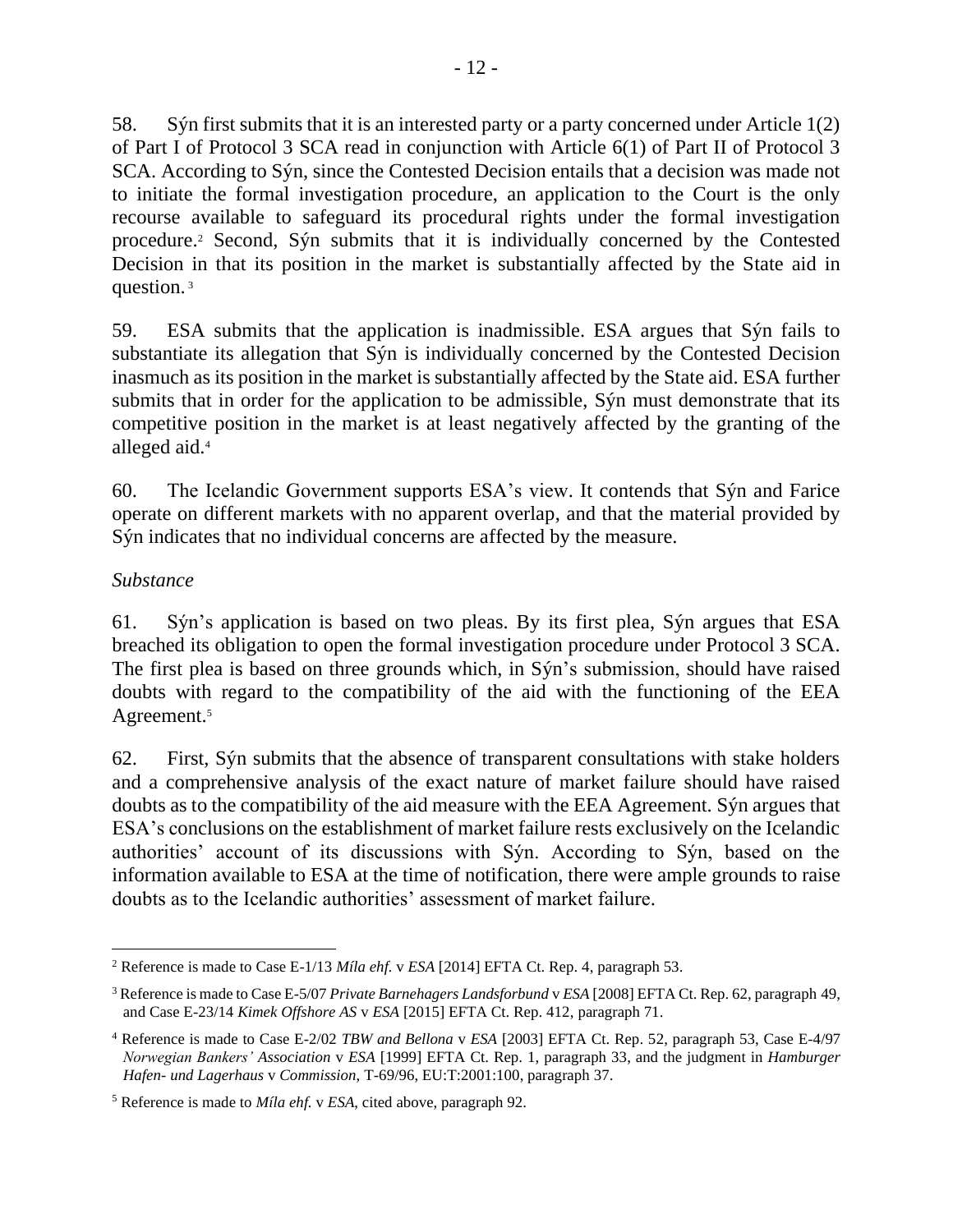63. Second, Sýn submits that, since the engagement of Farice to carry out seabed research prior to the adoption of the State aid measure happened outside of a transparent procurement procedure and without consultation of interested parties, it should have raised doubts with ESA as to the compatibility of the measure. Since the granting of funds for the seabed research was outside any review under the conditions of the public service contract, ESA should have had concerns as to the measure's compatibility with the stand-still obligation under Article 1 of Part I of Protocol 3 SCA. Sýn submits that ESA has not provided any reasoning for its conclusion that the funds provided to Farice for this research are severable from the aid measure under review.

64. Third, Sýn submits that the selection of Farice as the responsible body, owner and operator of the submarine cable, despite the existence of an independent expert opinion concluding that Sýn's proposal was more cost effective, should have raised doubts as to the compatibility of the measure with the functioning of the EEA Agreement. An independent expert had evaluated the project proposed by Farice and the proposals submitted by Sýn, and found that Sýn's proposal was more cost effective.

65. In addition, Sýn submits that the length of the preliminary examination procedure is noteworthy. Sýn refers to the Court's finding that the duration of the preliminary investigation, in conjunction with requests for additional information, may be evidence that the conditions are not fulfilled for basing a decision on the preliminary investigation.<sup>6</sup>

66. ESA rejects the grounds advanced by Sýn in support of the first plea and submits that the first plea must be dismissed as unfounded.<sup>7</sup> First, ESA argues that Sýn has failed to explain from where the legal obligation for the Icelandic authorities to carry out a transparent consultation/selection procedure derives. ESA further argues that it addressed Sýn's interests in laying a third cable in the Contested Decision. Since Sýn's offer was to only build the submarine cable and not to operate it, ESA found that Sýn's offer could not be considered equivalent to the project envisaged by Farice. That Sýn signalled interest in participating in the construction of the third submarine cable does therefore not alter the reality of a market failure.

67. Second, ESA submits that it addressed Sýn's complaint in the Contested Decision and explained that the scope of the complaint did not encompass the measure under assessment in the Contested Decision, since the complaint concerned payments already made that did not form part of the eligible costs of the measure under assessment. ESA further submits that it in the Contested Decision clarified that with regard to the alleged aid

<sup>6</sup> Reference is made to Case E-9/04 *The Bankers' and Securities Dealers' Association of Iceland* v *ESA* [2006] EFTA Ct. Rep. 42, paragraph 83.

<sup>7</sup> Reference is made to the judgments in *Vereniging tot Behoud van Natuurmonumenten in Nederland and Others* v *Commission*, C-817/18 P, EU:C:2020:637, paragraph 82, and *Commission* v *Tempus Energy Ltd and Tempus Energy Technology Ltd*, C-57/19 P, EU:C:2021:663, paragraph 40.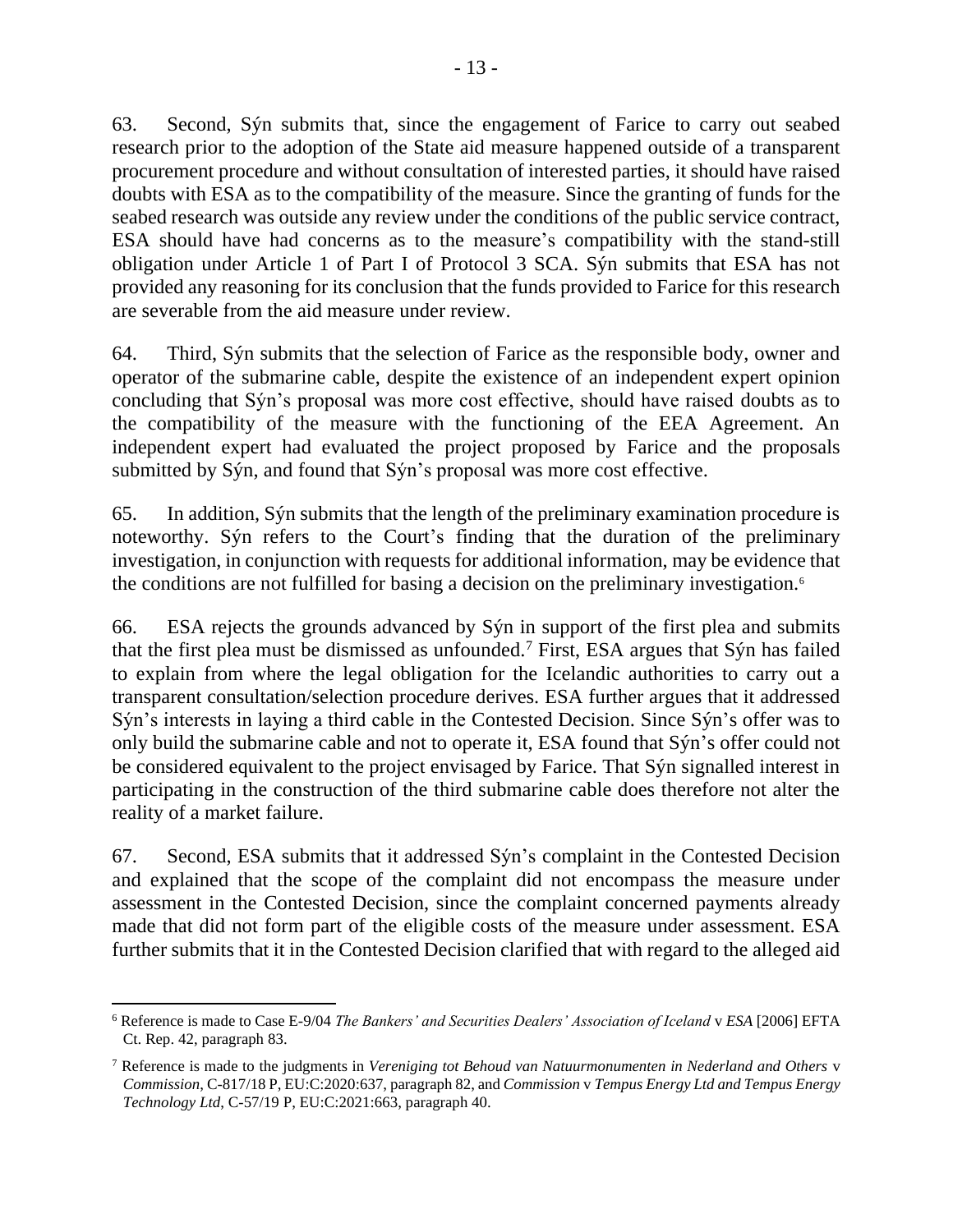for the seabed research, this could be distinguished from investment costs for surveys, which form part of the eligible costs of the measure.

68. Third, ESA submits that it is disputable whether Sýn's project would have been more cost effective since it was only based on a single opinion, which relied on unverified figures. ESA argues that Sýn's offer was not equivalent to the project and financial support envisaged by Farice and that the obligation to consider the most cost-effective offer only exists where the authorities have decided to follow a competitive tender procedure.

69. As regards the length of the preliminary examination procedure, ESA submits that it lasted for two months, which is the standard duration of such a phase in State aid cases.<sup>8</sup>

70. The Icelandic Government supports ESA's arguments. It submits that Sýn has failed to provide legal grounds and arguments that meet the threshold for "serious doubts" and "serious difficulties" in determining the compatibility of the measure. According to the Icelandic Government, there is no general legal duty for a State to engage in public consultations and, moreover, Sýn has not pointed to any concrete examples of shortcomings or errors in the Icelandic Government's assessment of market failure.

71. Further, the Icelandic Government contends that the seabed research was a necessary, standalone preparatory measure to enable the Icelandic Government to assess the costs and feasibility of a new submarine cable. Consequently, the arrangement was not part of the notified State aid measure and thus not part of the Contested Decision.

72. Finally, the Icelandic Government submits that the cost estimate used by the expert was not verified and that Sýn specifically notified the Icelandic authorities that the supposed offer was no longer valid. The conditions on the operational function of the new cable set by Sýn, as well as concerns regarding national security and critical infrastructure, were factors taken into consideration when deciding to entrust Farice with the building of the new submarine cable. Sýn's proposition was based on a different business model, not only for the purposes of the new cable but also Farice's operation through the two different cables. Hence, in the view of the Icelandic Government, Sýn's business proposition is not relevant for the purposes of determining the compatibility of the State aid measure. Sýn's submission that its proposals were more cost effective fails factually, and, in addition, Sýn has not provided legal grounds to support the validity of that submission.

73. As regards the length of the preliminary examination procedure, the Icelandic Government submits that the duration of the preliminary investigation cannot be decisive or constitute indications of any difficulties raised by the notified measure.

<sup>8</sup> Reference is made to the judgment in *Commission* v *Tempus Energy Ltd and Tempus Energy Technology Ltd*, cited above, paragraph 77.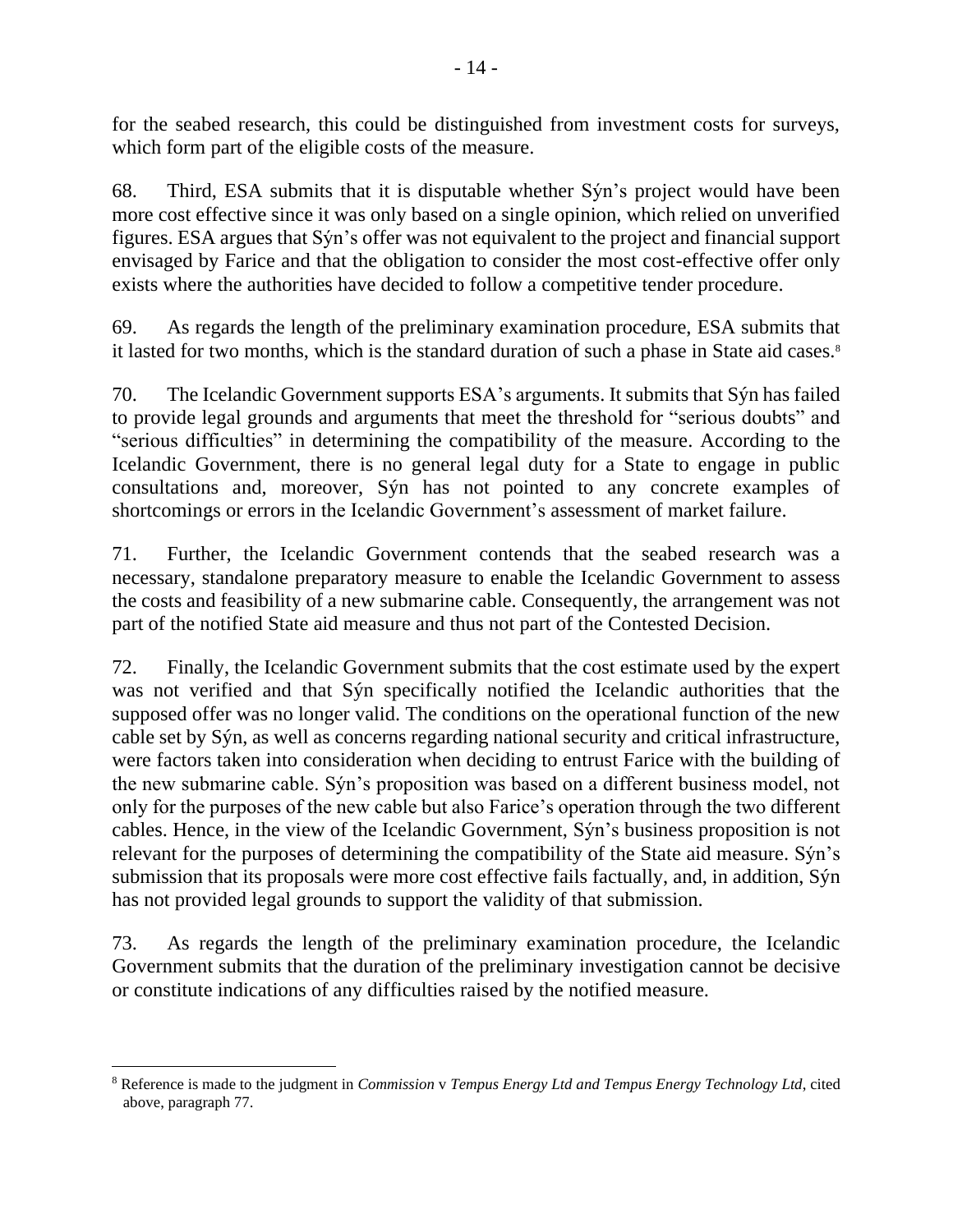74. By its second plea, Sýn claims that ESA breached its obligations under Article 16 SCA to adequately state reasons.<sup>9</sup> This second plea is based on two grounds.

75. First, Sýn argues that ESA did not adequately state its reasons for concluding that the measure fell outside the scope of the Broadband Guidelines and which elements of the guidelines were not applicable to the assessment.

76. Second, Sýn submits that ESA committed a grave error of assessment when considering the impact of the aid measure on conditions of competition in the market. According to Sýn, ESA suggests in the Contested Decision that the remoteness of Iceland entails that the IRIS cable is not in a position to have a material impact on the competitiveness of other EEA markets compared to Iceland. Sýn argues that the market for data centres is EEA wide. Sýn further submits that ESA failed to provide any assessment of the impact of the strengthening of Farice's monopoly position in the international connectivity market on conditions of competition. Sýn argues that it is clear, from the information available to ESA, that Sýn had raised serious competition concerns with the Icelandic authorities and urged them to act on those concerns. Thus, Sýn submits that the information available to ESA should have called for an assessment of the potential impact on Farice's competitive advantage toward Sýn, which was not done. Sýn finally argues that ESA failed to state adequate reasons for why it considered the supposed safeguards in place to outweigh any potential adverse effects on competition on trade between the EEA States.

77. ESA argues that it explained why the Broadband Guidelines were not directly applicable in the Contested Decision, and that these could only be applied by analogy where relevant when assessing the measure directly under the EEA Agreement. ESA contends that this approach is consistent with its own decisional practice and that of the Commission.

78. As regards Sýn's argument that the impact of the aid on the conditions of competition should have led ESA to have doubts, ESA argues that the assessment under Article 61(3)(c) EEA does not require it to assess the relationship between aid beneficiaries and specific competitors, but only whether the trading conditions are affected to an extent contrary to the common interest. ESA submits that it was entitled to declare such aid compatible under Article 61(3)(c) EEA and that it assessed the conditions required by that provision. ESA states that it concluded in the Contested Decision that the State aid mainly had an effect on the wholesale market for international connectivity and the telecommunications market, both national and international. Additionally, ESA concluded that the aid may have an effect on the market for data centres. Concerning potential effects on competition, ESA considered that data centres and telecommunications companies did

<sup>9</sup> Reference is made to Joined Cases E-4/10, E-6/10 and E-7/10 *The Principality of Liechtenstein, REASSUR Aktiengesellschaft and Swisscom RE Aktiengesellschaft* v *ESA* [2011] EFTA Ct. Rep. 16, paragraph 171, and Joined Cases E-10/11 and E-11/11 *Hurtigruten and the Kingdom of Norway* v *ESA* [2012] EFTA Ct. Rep. 758, paragraph 254.